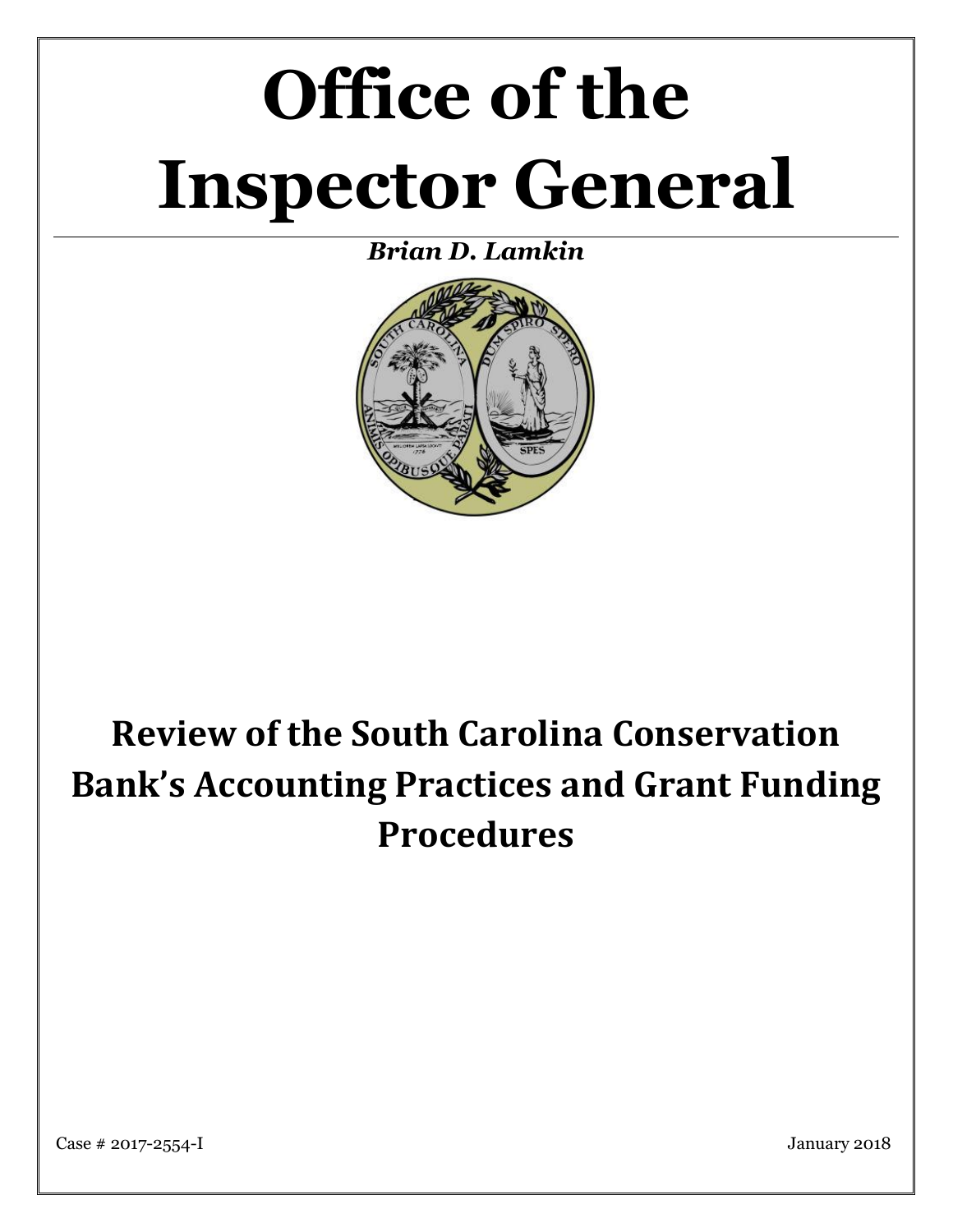# **I. Executive Summary**

The South Carolina Office of the State Inspector General (SIG) initiated a review of the South Carolina Conservation Bank (Bank) at the request of the South Carolina Office of the Governor to assess the Bank's accounting practices and processes in connection with the Bank's funding of grants for land conservation efforts throughout the state.

Specifically, concern was conveyed of significant management and accounting issues at the Bank which delayed the transfer of \$3 million to the South Carolina Department of Natural Resources (DNR) pursuant to [Provisos 117.129 and 117.130](http://www.scstatehouse.gov/sess122_2017-2018/appropriations2017/tap1b.pdf) at the beginning of Fiscal Year (FY) 2018. Accordingly, the SIG's scope of review was limited to the review of the Bank's internal accounting practices, policies and procedures; and the Bank's budgeting and funding of approved grants for FYs 2017 and 2018.

#### Grant Budgeting, Approval, and Funding Process

The Bank has historically received a portion (\$0.25/\$1.30) of every state deed recording fee collected each year in accordance with SC Code of Laws [§12-24-95.](http://www.scstatehouse.gov/code/t12c024.php) From these funds, the General Assembly appropriated the necessary funding for Bank operations and the funding of conservation grant requests. The funding, grant application process, and evaluation criteria are defined and set forth in [§48-59-10](http://www.scstatehouse.gov/code/t48c059.php) through [§48-59-140.](http://www.scstatehouse.gov/code/t48c059.php)

Through these annual appropriations, the Bank's Board of Directors (Board) evaluated each grant application on the merits of the application and the codified evaluation criteria, and either approved or disapproved the application. The SIG determined through interviews of Bank staff the vast majority of applications were approved. However, there appeared to be no prioritization of grant applications, but more of a "first come, first served" basis in the approval process which was contingent on available funding.

The Board's grant approval process occurred in July and October/November of each fiscal year. Once a grant application was approved, the Bank withheld disbursement of funds to the eligible trust fund recipient until all of the necessary due diligence documentation was received by the Bank. The SIG conducted an audit sampling of 23 (49%) of the 47 grants funded in FYs 2017 and 2018. The SIG determined it took an average of 8.2 months for the Bank to receive this documentation during FYs 2017 and 2018. In those instances where an approved grant application failed to be funded prior to the fiscal year ending the Bank carried the approved grant into the new fiscal year.

While the decision to carry forward these approved/unfunded grants into the new fiscal year was within the Bank's statutory discretion [\[§48-59-50\(6\)\]](http://www.scstatehouse.gov/code/t48c059.php), the budgetary spending authority did not carry forward. Consequently, the Bank's trust fund built a reserve of unspent funds from prior FYs which resulted in the Bank utilizing current FY appropriations to fund prior year grant commitments. This process had a direct impact on the transfer of \$3 million to DNR at the beginning of FY 2018 as directed by the General Assembly in [Provisos](http://www.scstatehouse.gov/sess122_2017-2018/appropriations2017/tap1b.pdf)  [117.129 and 117.130.](http://www.scstatehouse.gov/sess122_2017-2018/appropriations2017/tap1b.pdf)

#### Transfer of \$3 million to DNR

The funding source for the Bank's annual appropriations was changed for FY 2018. Instead of receiving a portion of the state deed recording fee for FY 2018, the Bank received an initial \$5 million in Capital Reserve Funds for grant funding and Bank operations; \$283,916 in General Funds for employee salaries and benefits; and \$5 million in anticipated supplemental, non-recurring revenue through [Proviso 118.14\(B\)\(18\).](http://www.scstatehouse.gov/sess122_2017-2018/appropriations2017/tap1b.pdf) While the initial Capital Reserve and General Funds were received at the outset of FY 2018, the \$5 million in supplemental, non-recurring revenue was contingent on the availability of funds as prioritized in the proviso.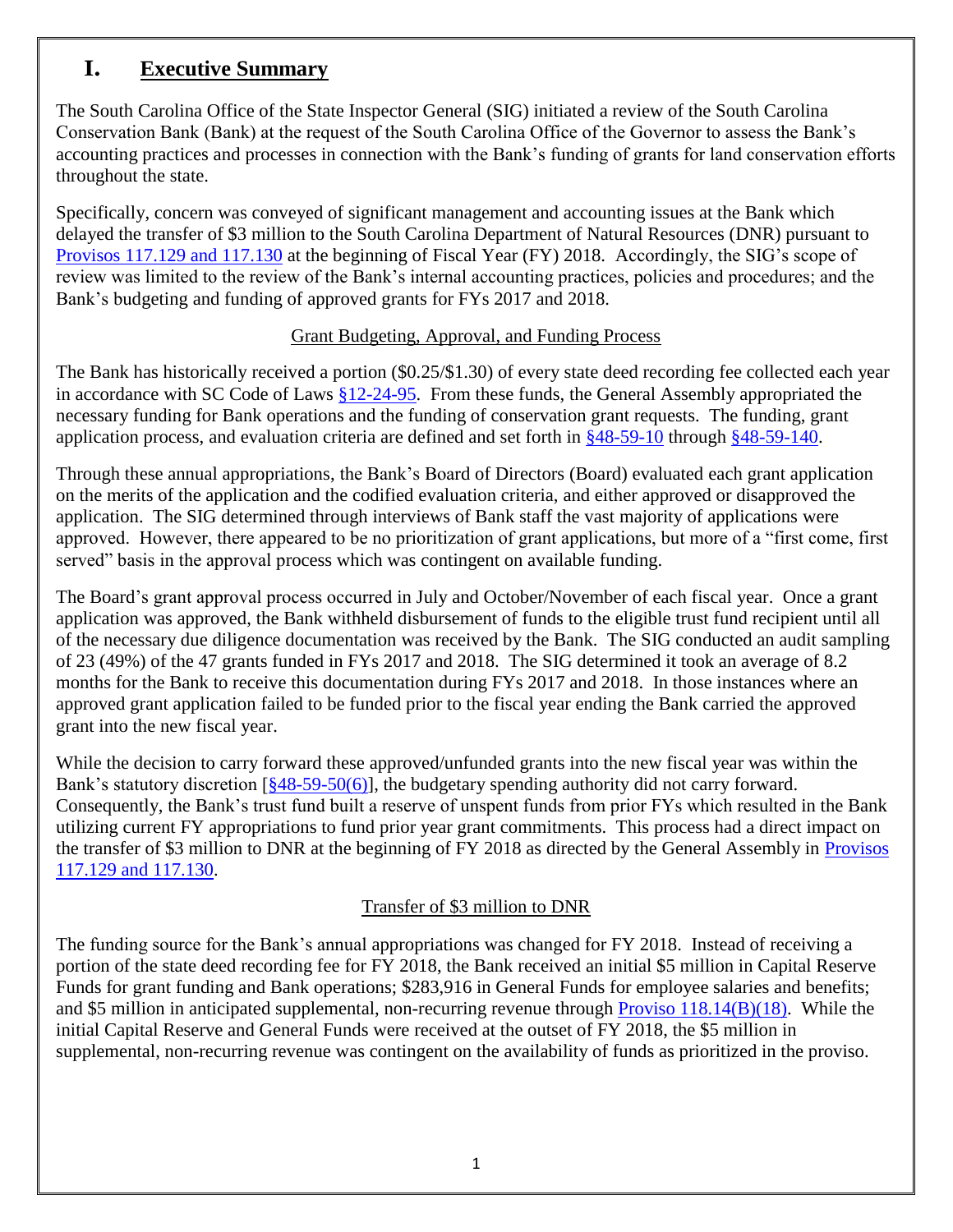Given the Bank's process of funding prior FY grant commitments with current FY appropriations the Bank did not prioritize the \$3 million intended for DNR from its initial \$5 million in FY 2018 appropriations. Instead, the Bank funded prior FY approved grants with the initial FY 2018 appropriations and did not have sufficient funds to execute the transfer of \$3 million to DNR as required by [Provisos 117.129 and 117.130.](http://www.scstatehouse.gov/sess122_2017-2018/appropriations2017/tap1b.pdf) In October 2017, this shortfall in available funds was rectified by the return of \$675,970 in grant funding from the Lord Berkeley Conservation Trust at the request of the Bank. On 10/10/2017, the Bank transferred the \$3 million to DNR as directed by the two provisos. To date, the Bank has not received the \$5 million in supplemental funding for FY 2018.

#### Internal Accounting Practices

Daily operations of the Bank are conducted by an executive director, business office manager, and an Information Technology (IT) employee. The SIG conducted an extensive review of the Bank's accounting practices, policies and procedures to ascertain the impact, if any, these practices had on the delay in funding of the \$3 million to DNR. The SIG's review identified five general activities/processes which impacted sound business and accounting practices:

- Development of a detailed spending plan
- Lapse in grant funding within a fiscal year
- Segregation of duties
- Purchasing Card authority
- General oversight of daily operations

The Bank did not develop and utilize a detailed spending plan for its annual budget. A good budget practice should be the development of a detailed spending plan for the appropriations authorized in each FY. This allows the Bank's staff and Board members to know at any point in time if grant funding and operational expenditures are on budget, or if adjustments must be made during the FY. This was no less important than when the Bank was directed to set aside appropriations for a specific purpose, i.e., the transfer of \$3 million to DNR for FY 2018. Additionally, SC Code of Laws  $\frac{848-59-70 \text{ (L)}(2)}{2}$  sets forth that at least ten percent of grant funding must be set aside for grants which afford public access.

The Bank's practice of carrying forward prior FY approved/unfunded grants into subsequent FYs negatively impacts funding for future conservation grants. The Bank's funding is contingent on the receipt of funds from multiple sources (gifts, donations, bequests) in addition to its annual appropriations. As noted for FY 2018, the Bank did not receive its appropriations from the state deed recording fee as in prior FYs, but instead from the Capital Reserve Fund and the General Fund. Given the SIG's analysis it took 8.2 months from the date the Bank approves the grant to the disbursement of funds suggests a prudent business practice would be to ensure grants are approved and funded within the same FY and budget spending authority.

The SIG's review of the Bank's accounting practices did not identify any misappropriation of funds or otherwise fraudulent behavior. However, three daily accounting practices unnecessarily raised the risk of potential fraud at the Bank. Specifically, these daily accounting practices were:

- Segregation of duties
- Purchasing Card authority
- General oversight of daily operations

The SCEIS Segregation of Duties Policy clearly identifies mitigating controls and the necessary segregation of accounting roles in order to reduce the risk of potential fraud or otherwise improper activity. The SIG determined that all phases of the Bank's daily accounting functions were concentrated with the business office manager, to include the Bank's postings to SCEIS. The SIG did not identify any SCEIS work flow for the Bank's executive director. Subsequent to the August 2017 retirement of the business office manager, a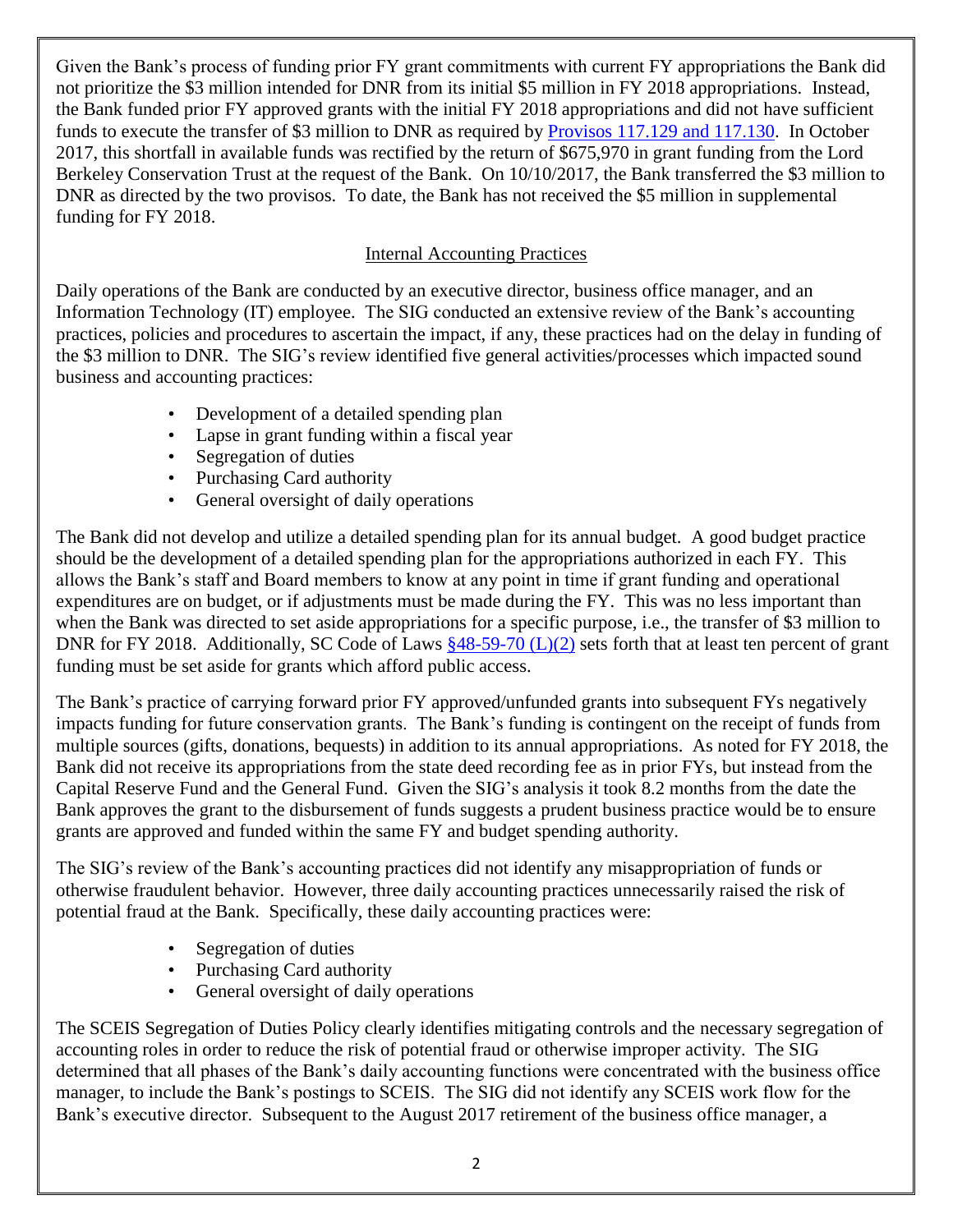temporary employee assumed the roles of the Bank's business office manager with the same SCEIS authorities and without executive director oversight.

The State's Purchasing Card (P-Card) Manual provides that purchases must be approved by a supervisor, and this authority cannot be delegated to another person or involve self-approval. A review of SCEIS documentation identified the former business office manager self-approved purchases with no evidence of review or approval obtained from the supervisor, the executive director. This practice continued with the hiring of a temporary employee. Additionally, the P-Card Manual prohibits temporary employees from holding P-Cards.

Finally, the Bank's executive director provided minimal oversight of daily bank operations. The Bank did not maintain written procedures nor was a formal review of the Bank's spending habits conducted. Given the small staff size and the lack of segregation of duties, the executive director should have provided greater oversight and supervision of the Bank's daily operations, written procedures should have been documented and followed, and all expenditures should have been approved by the executive director.

#### Public Access for Approved Conservation Grants

The SIG conducted an audit sampling of 23 (49%) of the 47 conservation grants funded in FYs 2017 and 2018 to determine the amount and percentage of state appropriations utilized to acquire either fee simple or conservation easement interests which provided public access. These 23 grants accounted for \$12,661,681 in conservation grants funded for these two FYs.

Public access is required by State law  $\left[\frac{848-59-80(K)}{848-59} \right]$  for all "fee simple" grant approvals. Public access for conservation easements is determined through the provisions of each conservation easement, which can be either full, limited or no public access, and is determined through negotiations between the land owner and the eligible trust fund recipient and consistent with the terms of the easement ( $§48-59-100$ ). SC Code of Laws  $§48-$ [59-70\(L\)\(2\)](http://www.scstatehouse.gov/code/t48c059.php) stipulates the Bank's Board *"shall authorize at least ten percent of the monies credited to the trust fund during the preceding fiscal year for the acquisition of interests in land that provides public access."*

For FYs 2017 and 2018, the SIG's audit sampling determined eight (35%) fee simple grants and one (4%) conservation easement grant provided **full** public access. These grants were funded in the amount of \$4,585,750 and represented 36% of the \$12,661,681 in the sample of grants that were approved by the Bank. The SIG's audit sampling further determined six (26%) of the conservation easement grants provided **limited** public access and were funded in the amount of \$2,497,681 (20%); while eight (35%) conservation easement grants provided **no** public access and were funded in the amount of \$5,578,250 (44%) by the Bank.

#### Conclusion

The SIG did not identify any fraudulent conduct or misappropriation of funds during its review of the Bank's operations for FYs 2017 and 2018. However, several internal accounting practices were not in compliance with established statewide policies and procedures, and unnecessarily elevated the risk of potential fraud at the Bank.

Regardless of an agency's staffing size, large or small, the need for segregation of duties and providing supervisory oversight of financial transactions among personnel is essential to sound accounting and business practices. Equally important to ensuring funds are available for conservation grant funding is the development of a budgeted spending plan. Adhering to a detailed spending plan affords the Bank staff the ability to prioritize and set aside conservation funding pre-determined through the annual appropriation process (e.g., \$3 million to DNR); or conservation funding which is statutorily defined for a specific purpose, such as a minimum of ten percent in grant funding for public access  $\frac{848-59-70(L)(2)}{2}$ , and thereby avoid the risk of having a shortfall in available funds for General Assembly directed conservation efforts.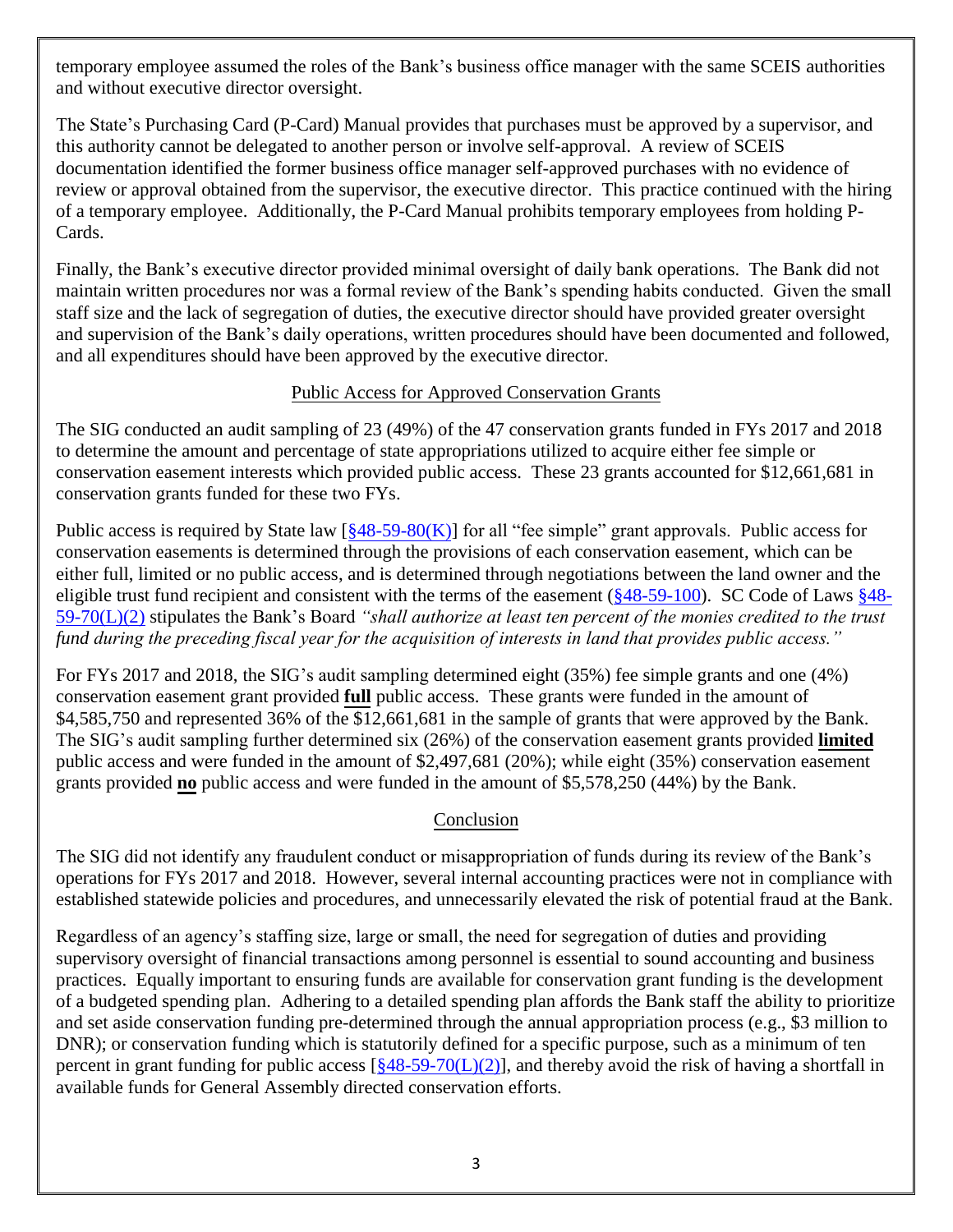# **Table of Contents**

#### Page

| $\mathbf{I}$ . |                                                                                                                                                                                                                                                                                                                                                                                                                                 |
|----------------|---------------------------------------------------------------------------------------------------------------------------------------------------------------------------------------------------------------------------------------------------------------------------------------------------------------------------------------------------------------------------------------------------------------------------------|
| II.            |                                                                                                                                                                                                                                                                                                                                                                                                                                 |
|                |                                                                                                                                                                                                                                                                                                                                                                                                                                 |
| III.           |                                                                                                                                                                                                                                                                                                                                                                                                                                 |
|                |                                                                                                                                                                                                                                                                                                                                                                                                                                 |
| IV.            |                                                                                                                                                                                                                                                                                                                                                                                                                                 |
| V.             |                                                                                                                                                                                                                                                                                                                                                                                                                                 |
| VI.            |                                                                                                                                                                                                                                                                                                                                                                                                                                 |
| VII.           |                                                                                                                                                                                                                                                                                                                                                                                                                                 |
|                | <b>List of Appendices</b><br>A: Governor McMaster's Letter with Enclosure to State Inspector General<br>B: South Carolina Enterprise Information System (SCEIS) Segregation of Duties Policy, 04/2014<br>C: Materials Management Office South Carolina Purchasing Card Policy and Procedures, 07/2012<br>D: Application for Funding (Grant Application), 08/2012<br>E: South Carolina Conservation Bank Grants listing, 11/2017 |

(Appendices located at Internet link: <http://oig.sc.gov/Documents/SCCB-Appendices.pdf>)

**ADMINISTRATIVE**: Bank's comments on report located at Internet link: <http://oig.sc.gov/Documents/SCCB-Response.pdf>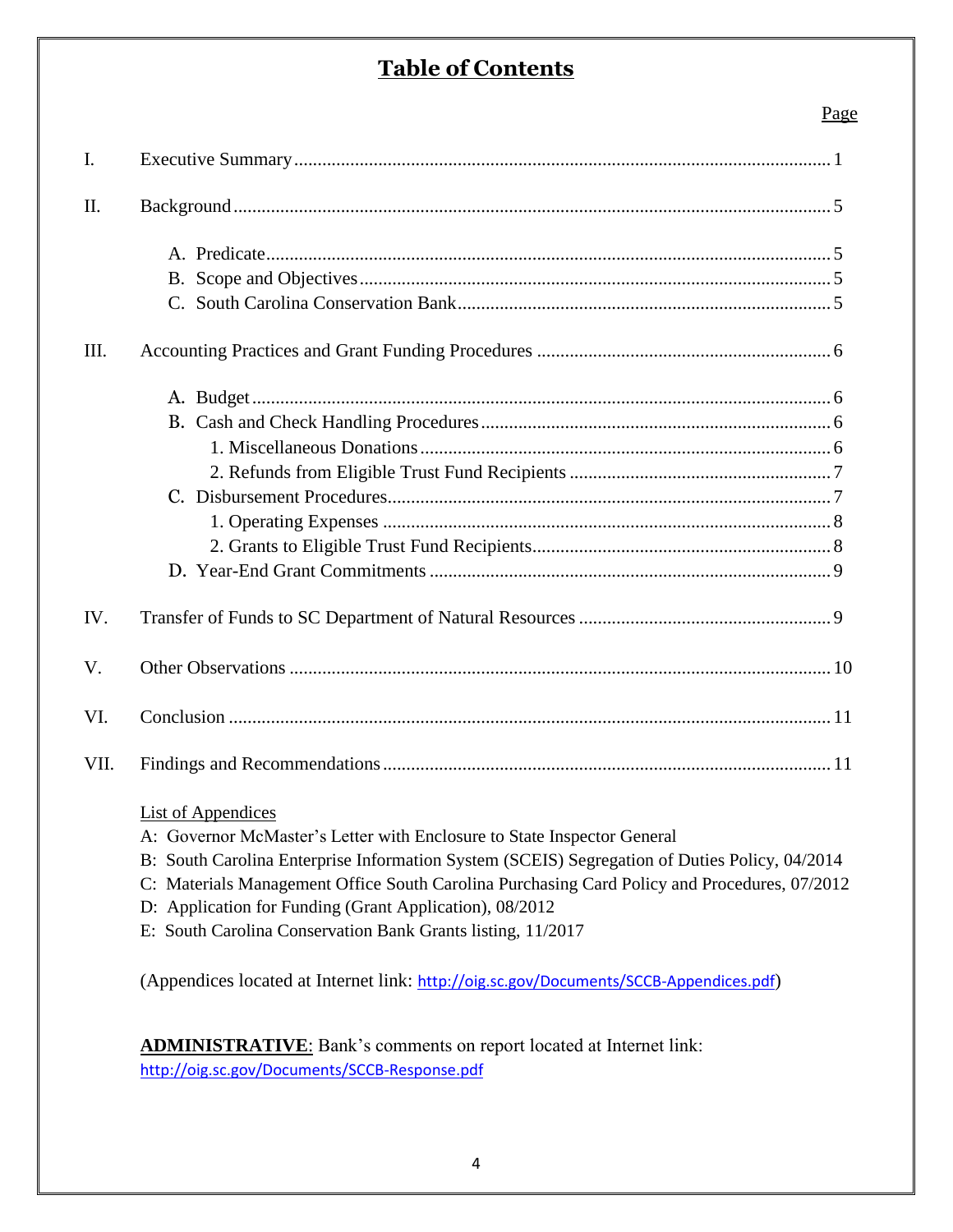# **II. Background**

## **A. Predicate**

In November, 2017, the SIG initiated a review of the management and accounting practices and procedures of the South Carolina Conservation Bank (Bank) at the request of the South Carolina Office of the Governor *(see Appendix A)*. This request was predicated on the Bank's delay in transferring \$3 million to the South Carolina Department of Natural Resources (DNR) at the beginning of Fiscal Year (FY) 2018.

The Bank's FY 2018 appropriations were based on an initial \$5 million from the Capital Reserve Fund and supplemental, non-recurring funding of \$5 million through [Proviso 118.14\(B\)\(18\)](http://www.scstatehouse.gov/sess122_2017-2018/appropriations2017/tap1b.pdf) to occur on or about December, 2017. In FY 2018, [Provisos 117.129 and 117.130](http://www.scstatehouse.gov/sess122_2017-2018/appropriations2017/tap1b.pdf) directed the Bank to transfer \$2 million and \$1 million to the DNR as matching funds for the Pittman-Robertson Wildlife Restoration Funds and North American Conservation Act, respectively. However, the Bank funded three grant applications carried over from prior FYs which prohibited the Bank from fully conveying the \$3 million to DNR as directed by the General Assembly through these provisos.

Most recently, the SC Legislative Audit Council (LAC) conducted an audit of the Bank's grant files for the period of FY 2002 through mid-FY 2016 addressing matters of concern in the Bank's issuance of grants *(see [SC](http://lac.sc.gov/Pages/default.aspx)  LAC Report – A Review of the [S.C. Conservation Bank, 02/2017\)](http://lac.sc.gov/Pages/default.aspx)*.

## **B. Scope and Objectives**

The scope and objectives of this review were to:

- Review the Bank's accounting practices in its performance of financial transactions for FY 2018;
- Review grant files issued by the Bank for FYs 2017 and 2018;
- Make recommendations to improve the Bank's operations and controls.

Reviews by the SIG are conducted in accordance with professional standards set forth by the Association of Inspectors General, often referred to as the "Green Book."

# **C. South Carolina Conservation Bank**

The Bank was established in 2002 by the General Assembly through the South Carolina Conservation Bank Act (SC Code of Laws [§48-59-10](http://www.scstatehouse.gov/code/t48c059.php) through [§48-59-140\)](http://www.scstatehouse.gov/code/t48c059.php), to administer the receipt and disbursement of funds from the South Carolina Conservation Bank Trust Fund (Conservation Trust Fund) in order to further the State's environmental and historical conservation interests. By FY 2005, the Bank began receiving its State appropriations in accordance with [§12-24-95](http://www.scstatehouse.gov/code/t12c024.php)*.* These funds were to be used for issuing grants and loans to eligible trust fund recipients (defined in  $\S$ 48-59-30) with an interest in the conservation of property. This program allowed landowners to voluntarily sell property outright as a fee-simple purchase or enter into a conservation easement agreement with an eligible trust fund recipient and retain traditional use of the land. Since its inception, the Bank has only issued grants to approved eligible entities. According to the Bank's listing of conservation grant commitments, more than \$151 million in grants to conserve more than 288,000 acres across the state have been approved since its inception *(see Appendix E)*.

At its inception, the Bank was comprised of only the executive director and a 14-member Board of Directors (Board). After starting with only one employee in 2002, the Bank was authorized an additional full-time equivalent (FTE) position for a business office manager in 2009. The Bank later maintained a temporary employee position for an intern to assist with business operations. In 2015, the Bank contracted for information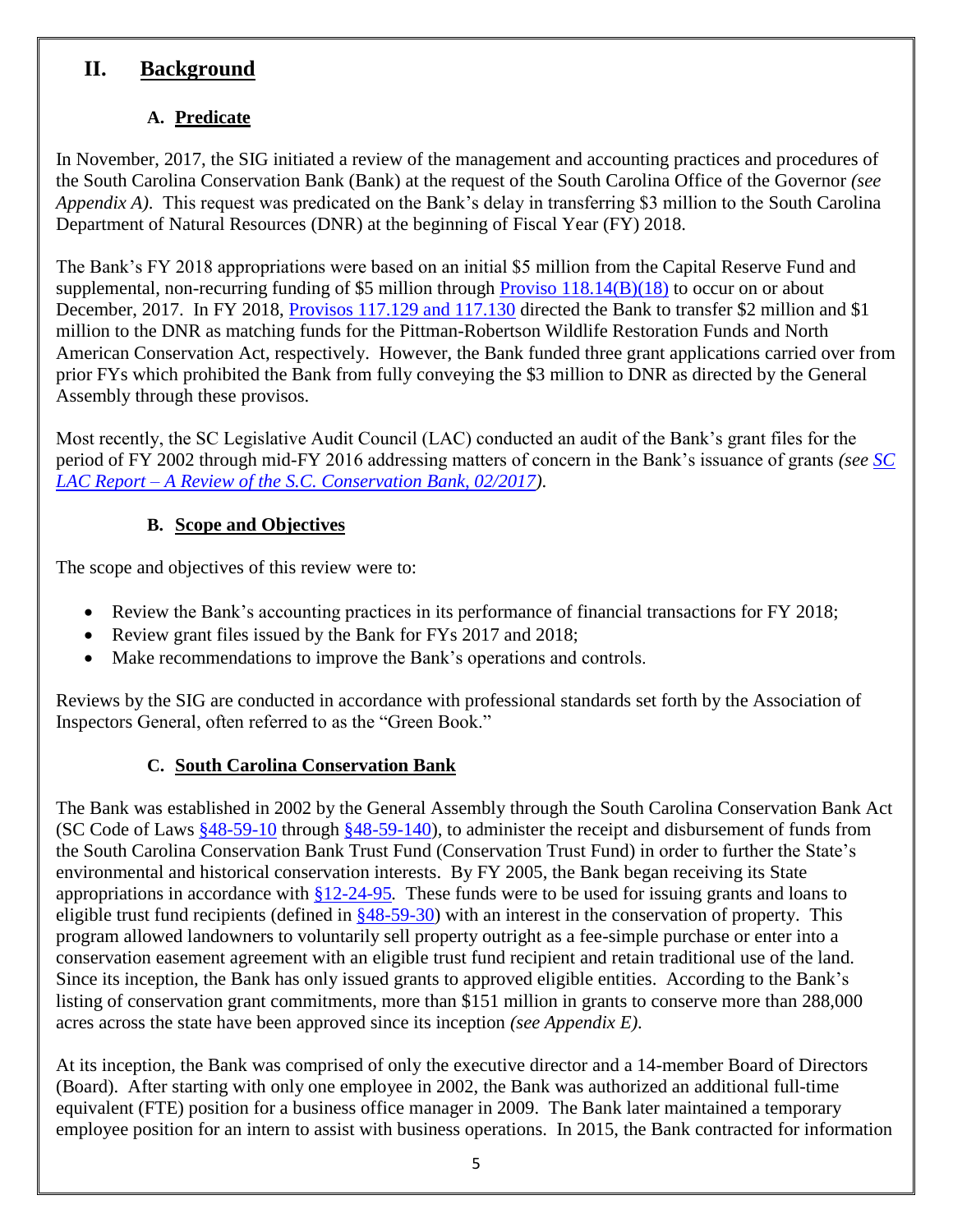technology (IT) services with an individual who was later hired as a temporary employee in 2016, and was granted a third FTE position for a Program Manager I in 2016. Presently, the office operates with one filled FTE position (executive director) and two filled temporary positions (business office manager and IT support).

# **III. Accounting Practices and Grant Funding Procedures**

# **A. Budget**

Each fiscal year, the Bank received state appropriations for personal services, other operating expenses, and the Conservation Trust Fund. Appropriated amounts were based on the Board of Economic Advisor's (BEA) estimates for state revenue received from the state deed recording fee. Additionally, the Bank could receive donations from private gifts, bequests and other government grants in addition to its annual appropriations. These funds were to be used to fund grant requests and bank operations. In accordance with  $§48-59-50(D)$ *"Operating expenses of the bank must be paid out of the trust fund."* Interviews conducted of Bank management determined for internal purposes the Bank used two different codes to separately account for funds expensed for the Bank's daily operations versus disbursements of grants.

The SIG determined through an interview of the Bank's former business office manager the Bank's annual operating expenses were estimated to be \$270,000, and were inclusive of rent, copying costs, supplies, cell phones for Bank staff, travel expenses, Worker's Compensation and temporary employee compensation. These operating costs were paid from the Conservation Trust Fund as set forth in  $\frac{848-59-50}{D}$ . The Bank, though able to satisfy its operating expenses throughout the year, did so without the use of a Budget/Spend Plan, which would allow prioritizing the funds needed for operation of the Bank and provide an accurate daily picture for its use.

In FY 2018, the Bank's funding from the state deed recording fee was suspended in accordance with [Proviso](http://www.scstatehouse.gov/sess122_2017-2018/appropriations2017/tap1b.pdf)  [53.1. \(CB: Conservation Bank Trust Fund\)](http://www.scstatehouse.gov/sess122_2017-2018/appropriations2017/tap1b.pdf) which stated, *"For Fiscal Year 2017-18, the provisions of Section 12-24-95 of the 1976 Code are suspended."* As an alternative, the General Assembly provided appropriations to the Bank in the amounts of \$5 million from the Capital Reserve Fund for Bank operations and grant funding; \$283,916 in General Funds for Bank administration (employee compensation, benefits and employer contributions); and an additional \$5 million in anticipated supplemental, non-recurring funding contingent upon availability of funds as set forth in Proviso  $118.14(B)(18)$ . While the initial Capital Reserve and General Funds were received at the outset of FY 2018, the Bank has not received the \$5 million in supplemental non-recurring revenue.

# **B. Cash and Check Handling Procedures**

# **1. Miscellaneous Donations**

Funds received by the Bank were generally via interdepartmental transfers (IDTs), except for the occasional paper checks or cash donation from miscellaneous donors such as The Citadel's Rod and Gun Club. Bank staff could not provide a written procedure as to how cash and check receipts were handled. The SIG determined through interviews of Bank staff the receipt and deposit of miscellaneous revenue resided principally with the Bank's business office manager. This process was further described as:

- The business office manager, and on occasion the intern, would open the mail;
- Any cash or checks received were prepared for deposit by the business office manager;
- Checks were endorsed "For Deposit Only" by the business office manager or executive director and two deposit slips were prepared;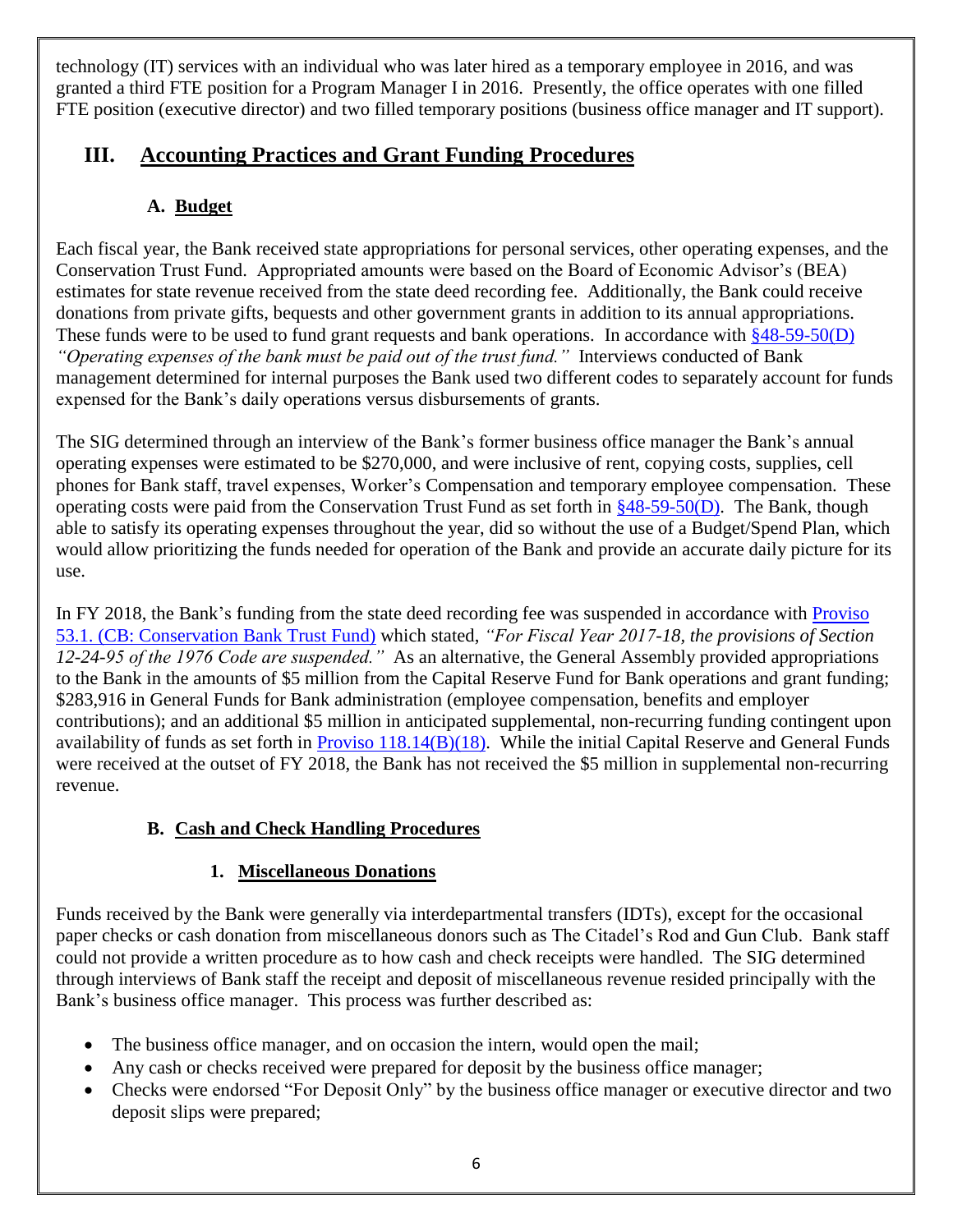- Either business office manager or intern deposited the funds and both deposit slips were validated by the receiving bank. One deposit slip remained with the Bank staff as confirmation of the deposit;
- The business office manager posted the receipt of funds in the South Carolina Enterprise Information System (SCEIS).

In accordance with the SCEIS Segregation of Duties Policy, agencies with limited staff should establish and document mitigating controls, to include direct management involvement in its activities. While the Bank's informal procedure of receiving and depositing cash and check donations included the involvement of the intern and executive director, the Bank did not have a formal written policy which adhered to the SCEIS Segregation of Duties Policy in order to ensure each individual involved in the process did not handle each aspect of the transaction. *(See Appendix B)*

#### **2. Refunds from Eligible Trust Fund Recipients**

As part of its mission, the Bank issued funds to eligible trust fund recipients through a codified grant application and evaluation criteria process [\(§48-59-70\)](http://www.scstatehouse.gov/code/t48c059.php). On occasion, these funds were used as matching funds for both public and private sector entities which according to one land trust was unique to South Carolina; an equivalent funding source was not available for grants in other states. Eligible trust fund recipients would generally request funding from the Bank for an amount equal to or less than the value of the land or conservation easement with the intent of matching the funds against other federal funding sources, fundraising, or land value donations from the land owner.

During a review of grant files for 23 (49%) of the 47 grants funded in FYs 2017 and 2018, the SIG identified an instance in which a grant fund recipient refunded the Bank amounts for properties it received grant funds for in FYs 2015 and 2016. According to the application agreement, an entity is required to return unused funds within 60 days of receiving the Bank's disbursement of grant funds *(see Appendix D)*. The checks received from this entity were received by the Bank well after the Bank's 60-day standard and the refund was initiated by the grant recipient's self-audit, not by the Bank. After being processed through normal Bank deposit procedures, copies of the checks or letters explaining the reason for the refund were placed in the corresponding grant file.

Through statute [\(§48-59-80\)](http://www.scstatehouse.gov/code/t48c059.php), the Bank is required to retain records of the acquisition to include closing statements. The SIG determined, if closing statements were received by the Bank in a timely fashion, the documents would show whether an entity used the grant funds within 60 days for its intended purpose. The 2017 LAC report of the Bank's grant files for the period of 2002 – mid-2016 found "*73% did not have copies of the final closing/settlement statements in the file" (see SC LAC Report – A Review of the [S.C. Conservation](http://lac.sc.gov/Pages/default.aspx)  Bank, 02/2017*). The SIG's review determined all but 3 (13%) of the 23 properties closed within 60 days.

#### **C. Disbursement Procedures**

The Bank's disbursements consisted of expenses for daily Bank operations and grants issued to eligible trust fund recipients. Although the funds were held and disbursed from the same trust fund account, the procedures and level of oversight in disbursing the funds were different. Written procedures specific to the Bank did not exist. Neither was their oversight of Bank transactions, except as it related to the Bank's disbursement of grant funds. Bank staff informed the SIG, no approvals from Bank management were conducted through a SCEIS workflow or a hand-written signature on hardcopy documents maintained by the business office manager, except as it pertained to grant disbursements.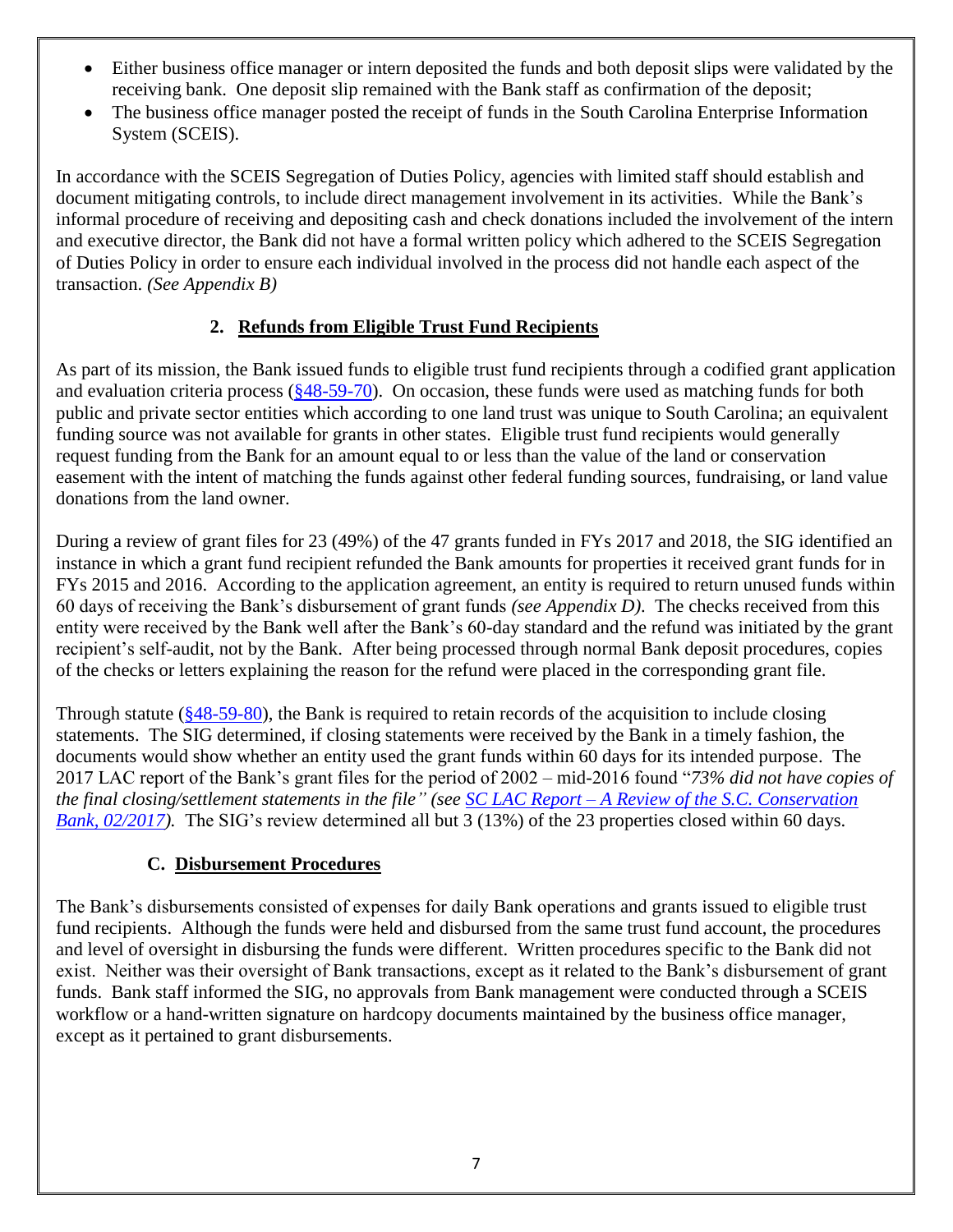# **1. Operating Expenses**

Normal disbursements of the Bank included payments for expenses such as: rent, parking, phone bills, copier expenses, supplies, and postage with many of these being paid using a Bank of America Purchasing Card (Pcard) assigned to the business office manager. In the SIG's review of the Bank's FY 2018 operating expenses, the SIG found P-card statements with receipts, invoices and packing slips that traced back to the payment amounts; however, the executive director's (cardholder's supervisor) signature to approve these expenses was not included on any of the documents. The only signature present in the file belonged to that of the P-card administrator, who was also the cardholder on the Purchasing Card Statement Certification attesting to the purchases being in compliance with procurement laws, regulations, policies and procedures of the Materials Management Office (MMO) P-Card Manual. Discussion with Bank staff indicated the executive director was made aware of the transactions before they took place; however, the executive director's signature was not obtained for documented approval. This process was not in accordance with the P-card manual, neither was the issuance of a P-Card to the temporary employee following the August 2017 retirement of the business office manager. Bank staff indicated approval was received for this to occur due to limitations the agency was facing with only a temporary employee to handle operations. However, Bank staff was unable to produce documentation to support the approval.

In accordance with the P-Card Manual, *"Each Agency's internal P-Card policy must establish an internal control process and structure that ensures compliance with the Code and State PCard Policy. Internal controls shall include: No Cardholder can provide approval for payment for his/her transactions or of the P-Card cardholder activity statements. Review and approval responsibilities cannot be delegated to someone else."* It also states *"Cardholders must be full-time State employees…Cards may not be issued to part-time employees, temporary workers, or contractors."(See Appendix C)*

A review of other payment transactions made by the Bank followed a similar pattern of not having the proper approvals. Discussion with Bank staff and a review of the transaction workflows indicated approvals were made by the same employee who initiated the payment request in SCEIS. In accordance with the SCEIS Segregation of Duties Policy, for agencies with limited staffing, *"direct management involvement provides a strong deterrent to conflicting activities." (See Appendix B)*

# **2. Grants to Eligible Trust Fund Recipients**

The Bank established grant application deadlines of January 31<sup>st</sup> and July 31<sup>st</sup> each FY for eligible trust fund recipients to submit applications for consideration by the Board. Applications received were then scored by the executive director based on conservation criteria, financial criteria, and public access in accordance with SC Code of Law [§48-59-70.](http://www.scstatehouse.gov/code/t48c059.php) Completed applications were forwarded to the Board two to three weeks in advance of the Board meeting for a preliminary review of the application. At the Board meetings, generally held in July and October/November, Board members discussed the grant applications and provided opportunities for the Bank's executive director and representatives of the eligible trust fund recipients to address the Board on the pending applications. Subsequently, the Board deliberated and voted on whether to approve the grants based on the evaluation criteria and the Bank's available and estimated funding for the FY.

However, grants which the Board did not agree to fund were not necessarily rejected; but rather additional information was requested and the applications were held over for discussion at subsequent Board meetings or the following FY. For those grants approved, the Bank submitted a letter to the eligible trust fund recipient confirming the Board's approval, the approved amount, and the need for all due diligence to be completed and submitted to the Bank before funds were disbursed.

The Board recognized a need for prioritizing funding of approved grants which would close within a six-month period as a way of encouraging eligible trust fund recipients to complete the due diligence process in a timely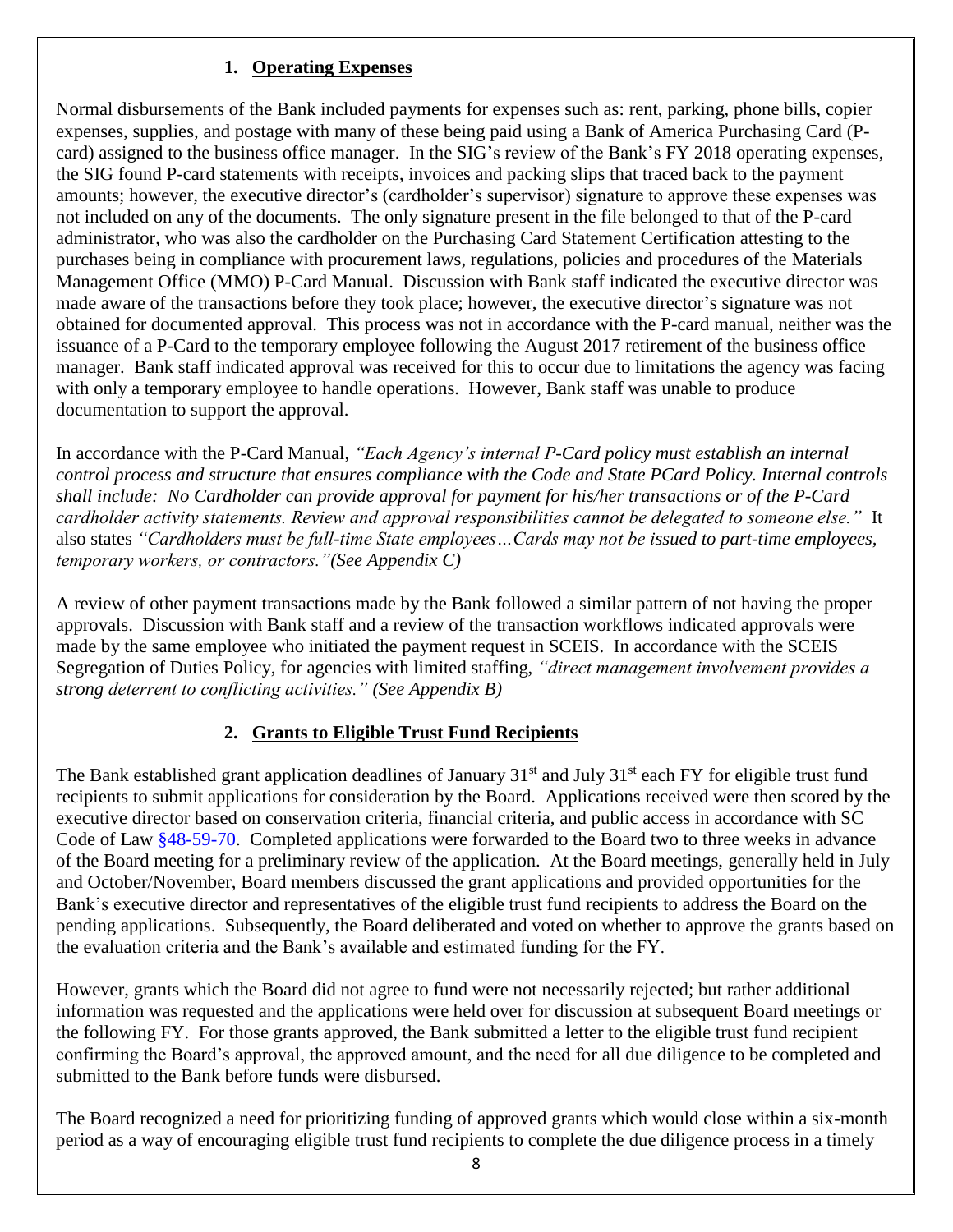manner. Beginning with the FY 2016-17 period, the approved grant recipient was placed in a six-month "priority-one" category for funding. This meant if the eligible trust fund recipient completed its due diligence within six months of Board approval, the Bank would make the request a priority in issuing the grant. After the six-month period, the requestor would be placed in the same pool of grant applicants approved from previous fiscal years and funding would be disbursed on a first-come, first-served basis as documentation was received and funds remained available. Unapproved grants were also carried forward into succeeding FYs until the applicant either withdrew or completed the application requirements.

Once the due diligence was completed, the applicant would send a letter requesting the Bank to proceed in its issuance of the check for the approved grant amount. The business office manager would then complete a hard copy check request form that required signatures of both the business office manager and executive director prior to processing the request through SCEIS. Once the check was received back to the Bank, the business office manager or intern would mail the check or contact the recipient to pick up the check from the office. Checks left in the office were secured in a locked drawer in the business office manager's office until picked up or mailed. The SIG determined the Bank management provided an appropriate level of oversight of the grant application, approval and disbursement process.

# **D. Year-End Grant Commitments**

A review of 23 (49%) of the 47 grants issued in FYs 2017 and 2018 determined the average period of time for an eligible trust fund recipient to complete its due diligence following Board approval of the grant request was 8.2 months. Completion of due diligence included the land owner and eligible trust fund recipient working together to complete the formal appraisal, Phase I Environmental Site Assessment (ESA), Management Plan, Intent to Insure Title, and the signed and executed contract between the land owner and trust. The length of time required to complete these steps in the process varied for each project. Of the sample tested by the SIG, due diligence was completed from 3.8 to 13.4 months after approval was received from the Board. For those projects that remained incomplete at June 30<sup>th</sup> of the FY, the Bank carried them forward into the succeeding FY as "commitments" by the Bank.

According to Bank staff and the land trust personnel interviewed, the formal appraisal and ESA were typically costly portions of the project; therefore, land owners generally sought approval for funding prior to taking on those costs. With the average time it took for applicants to complete the due diligence process (8.2 months), it was inevitable for the Bank to have outstanding commitments at the end of the FY for grant applications received by January 31 and approved at a Spring Board meeting. At the close of FY 2017 (6/30/2017), the Bank had 14 outstanding commitments, totaling \$6,923,978, which were carried over into FY 2018.

# **IV. Transfer of Funds to SC Department of Natural Resources**

Beginning with FY 2017, the Bank was directed to transfer conservation funding to DNR through the proviso process for the State's matching funds of the Pittman-Robertson Wildlife Restoration Funds and North American Conservation Act programs. As set forth in [Provisos 117.143 and 117.144,](http://www.scstatehouse.gov/sess121_2015-2016/appropriations2016/tap1b.pdf) the Bank was directed to award grant funding in the amount of \$2M and \$1M, to DNR for these federal wildlife aid programs as the State's match upon receipt of an application for the funds which was consistent with the grant application process in [§48-59-70.](http://www.scstatehouse.gov/code/t48c059.php) Initiated by DNR's letter of request dated 8/29/2016, the Bank issued the \$3 million to DNR on 11/29/2016, following approval by the Board at its November 2016 meeting.

For FY 2018, this same process of providing \$3 million to DNR was repeated for the Bank under [Provisos](http://www.scstatehouse.gov/sess122_2017-2018/appropriations2017/tap1b.pdf)  [117.129 and 117.130.](http://www.scstatehouse.gov/sess122_2017-2018/appropriations2017/tap1b.pdf) A review of the audio recording of the Board's 7/27/2017 meeting identified Board discussions of the Bank's obligation to fulfill the proviso requirements, in addition to funding prior year approved, but unfunded grants. There was concern expressed regarding the availability of funding due to the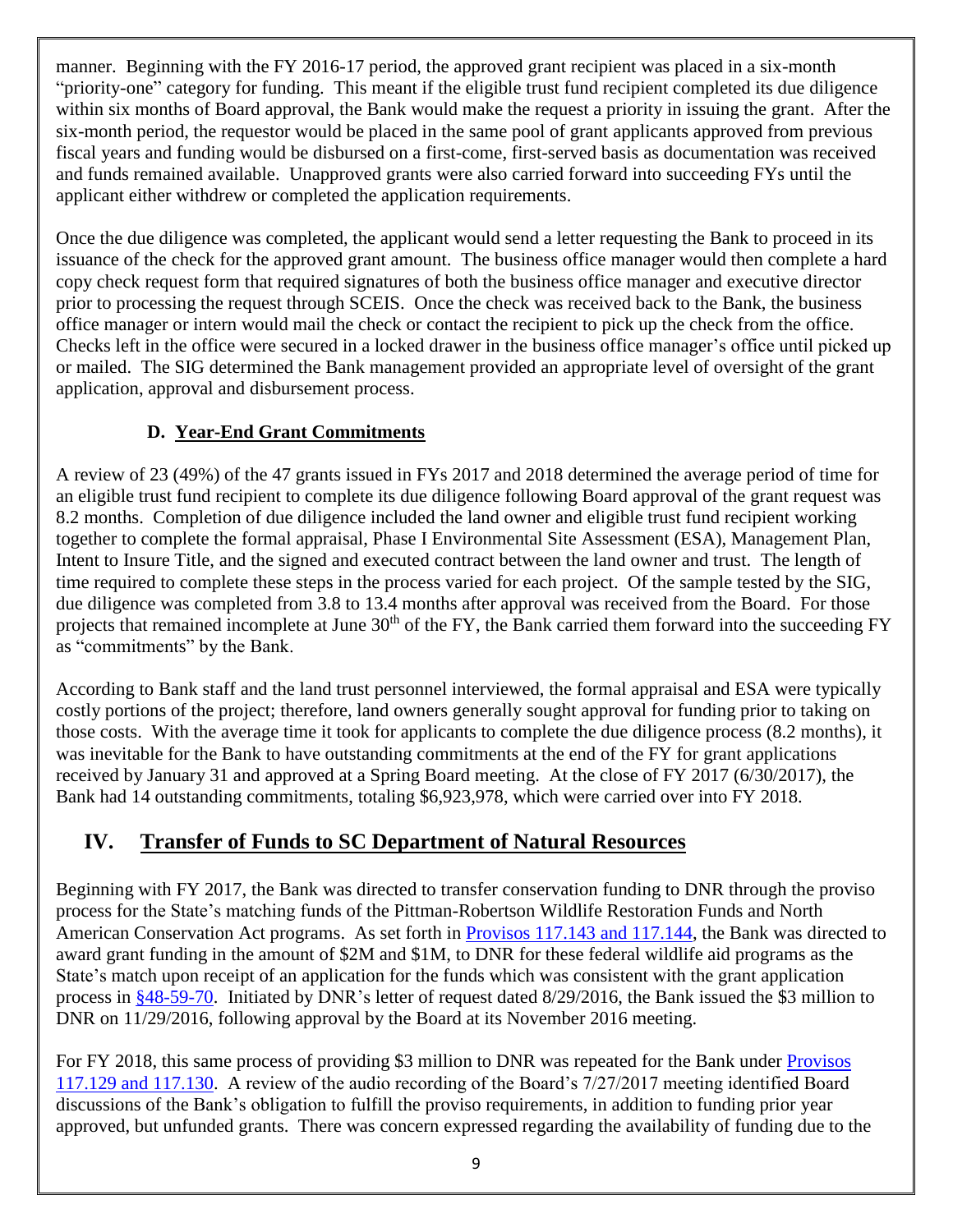Bank's receipt of \$5M in Capital Reserve and the \$5M in anticipated non-recurring supplemental funds, in contrast to the prior FY's appropriation process. While the Bank anticipated receiving the entire \$10 million it was uncertain as to the timing in which the funds would be received. The Board directed the Bank to move forward in fulfilling the proviso requirements to DNR based on a funding plan to be discussed between the Bank's executive director and DNR's executive director for the transfer of the funds. Following the meeting, the Bank's executive director sent a letter dated 8/30/2017, to DNR which recounted the mutual understanding of transferring \$1 million in September 2017 upon receipt of the Bank's initial \$5 million in appropriations, and \$2 million in December 2017, from the anticipated supplemental funding set aside in [Proviso 118.14\(B\)\(18\).](http://www.scstatehouse.gov/sess122_2017-2018/appropriations2017/tap1b.pdf)

The Bank received its initial \$5 million in appropriations from the Capital Reserve in September 2017. By letter to the Bank, dated 9/18/2017, the DNR executive director requested the full \$3 million in funding. Just prior to the DNR's September request, the Bank had provided grant funding to three land trusts totaling \$2,548,910, which were held over from prior FYs. The \$555,000 grant to the National Audubon Society for the fee simple interest in the Landco Project was carried forward from FY 2017 along with The Nature Conservancy's \$2 million fee simple interest in the Gap Creek property, of which they had only received \$1 million with the remaining amount to be received in a later fiscal year. In addition, the Lord Berkeley Conservation Trust received its second installment (\$993,910) of the \$3,581,730 request for its conservation easement interest in Oakland Club that was previously approved in FY 2016 for a three-year period of grant funding disbursement.

Consequently, the Bank did not have sufficient funding to fulfill the directives of [Provisos 117.129 and](http://www.scstatehouse.gov/sess122_2017-2018/appropriations2017/tap1b.pdf)  [117.130.](http://www.scstatehouse.gov/sess122_2017-2018/appropriations2017/tap1b.pdf) As a solution, the Bank requested a refund of funds issued to the Lord Berkeley Conservation Trust. The Lord Berkeley Conservation Trust agreed to delay closing of two tracts and refunded \$675,970 in order for the Bank to transfer the full \$3 million to DNR. The transfer of the \$3 million to DNR occurred on 10/10/2017. To date, the Bank has yet to receive the \$5M in supplemental funding pursuant to [Proviso 118.14\(B\)\(18\).](http://www.scstatehouse.gov/sess122_2017-2018/appropriations2017/tap1b.pdf)

# **V. Other Observations**

While not central to the SIG's scope of review, the audit sampling of 23 (49%) of the 47 conservation grants funded in FYs 2017 and 2018 determined the amount and percentage of state appropriations utilized to acquire either fee simple or conservation easement interests which provided public access. These 23 grants accounted for \$12,661,681 in conservation grants funded for these two FYs.

Public access is required by State law  $\left[\frac{848-59-80(K)}{8}\right]$  for all "fee simple" grant approvals. Public access for conservation easements is determined through the provisions of each conservation easement, which can be either full, limited or no public access, and is determined through negotiations between the land owner and the eligible trust fund recipient and consistent with the terms of the easement [\(§48-59-100\)](http://www.scstatehouse.gov/code/t48c059.php). State law [\[§48-59-70](http://www.scstatehouse.gov/code/t48c059.php)  [\(L\)\(2\)\]](http://www.scstatehouse.gov/code/t48c059.php) stipulates the Bank's Board *"shall authorize at least ten percent of the monies credited to the trust fund during the preceding fiscal year for the acquisition of interests in land that provides public access."*

For FYs 2017 and 2018, the SIG's audit sampling determined eight (35%) fee simple grants and one (4%) conservation easement grant provided **full** public access. These grants were funded in the amount of \$4,585,750 and represented 36% of the \$12,661,681 in funded grants. The SIG further determined six (26%) of the conservation easement grants provided **limited** public access and were funded in the amount of \$2,497,681 (20%); while eight (35%) conservation easement grants provided **no** public access and were funded in the amount of \$5,578,250 (44%) by the Bank.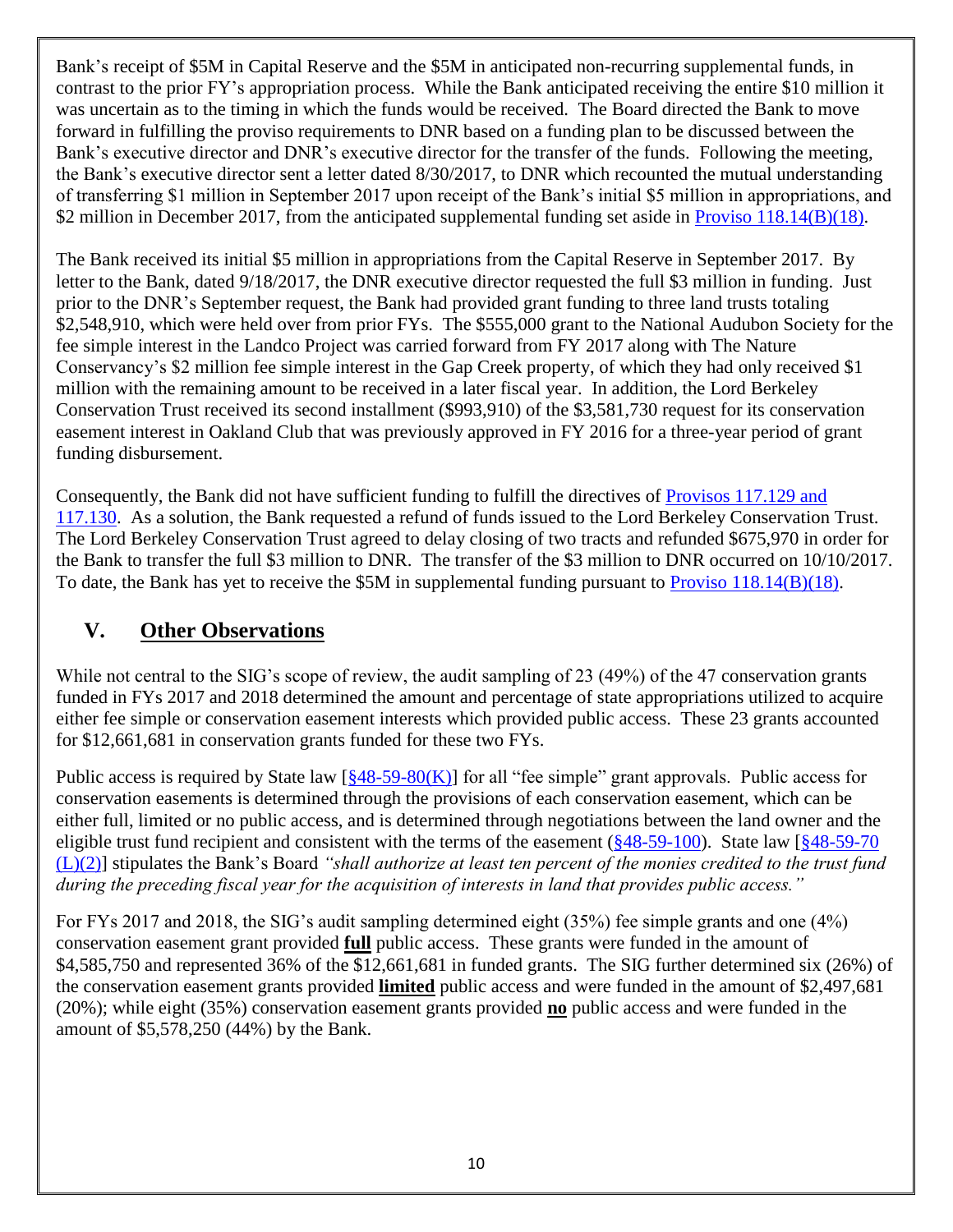# **VI. Conclusion**

The Bank has operated for many years under a very basic premise: (1) create a budget for the FY; (2) pay its operational costs; and (3) issue grants to eligible trust fund recipients. The Bank, however, did not consider the need to formalize the process to ensure proper accounting practices, controls and budgeting processes were in place to provide for prioritization of grant funding, as well as implement safeguards to detect and deter against financial improprieties.

The SIG did not identify any fraudulent conduct or misappropriation of funds through its review of the Bank's operations for FYs 2017 and 2018. However, the previously identified internal accounting practices were not in compliance with established statewide policies and procedures, and unnecessarily elevated the risk of potential fraud. The Bank was deficient of basic functions such as:

- A procedures manual on the processing of receipts and disbursements;
- Segregation of duties in handling of cash and check receipts;
- Segregation of duties in handling disbursements for general operating expenses;
- Mitigating controls that were documented and practiced;
- Approval signatures on P-card statements; and
- Developing a detailed spending plan for annual appropriations

These were very basic expectations to have of any state agency and were required practices according to the state's MMO P-card Manual and SCEIS Segregation of Duties Policy, which the agency should have been familiar with. Another area of concern that was prompted by the Bank's initial inability to fulfill the FY 2018 proviso of transferring \$3 million to DNR was the Bank's commitment to issue grants beyond the FY in which the grant was approved. The LAC reported in detail concerning this matter; however, the SIG also found the Bank could make improvements to its process in order to fund grants within each FY.

# **VII. Findings and Recommendations**

**Finding #1:** The Bank did not have documented procedures for its receipt or disbursement of funds.

**Recommendation #1:** The Bank should develop and maintain updated internal procedures governing its processing of cash and check receipts, as well as, its disbursement of funds for operating and grant expenditures.

**Finding #2:** The Bank did not adhere to the standard internal control of segregation of duties in its handling of receipts and disbursements.

**Recommendation #2:** The Bank should review and adhere to the SCEIS Segregation of Duties Policy.

**Finding #3:** The Bank did not adhere to the Materials Management Office Purchasing Card Manual.

**Recommendation #3:** The Bank should review and adhere to the MMO P-Card manual, as well as, withdraw the P-card from the temporary employee in accordance with the P-card Manual and an alternate method to pay bills should be determined.